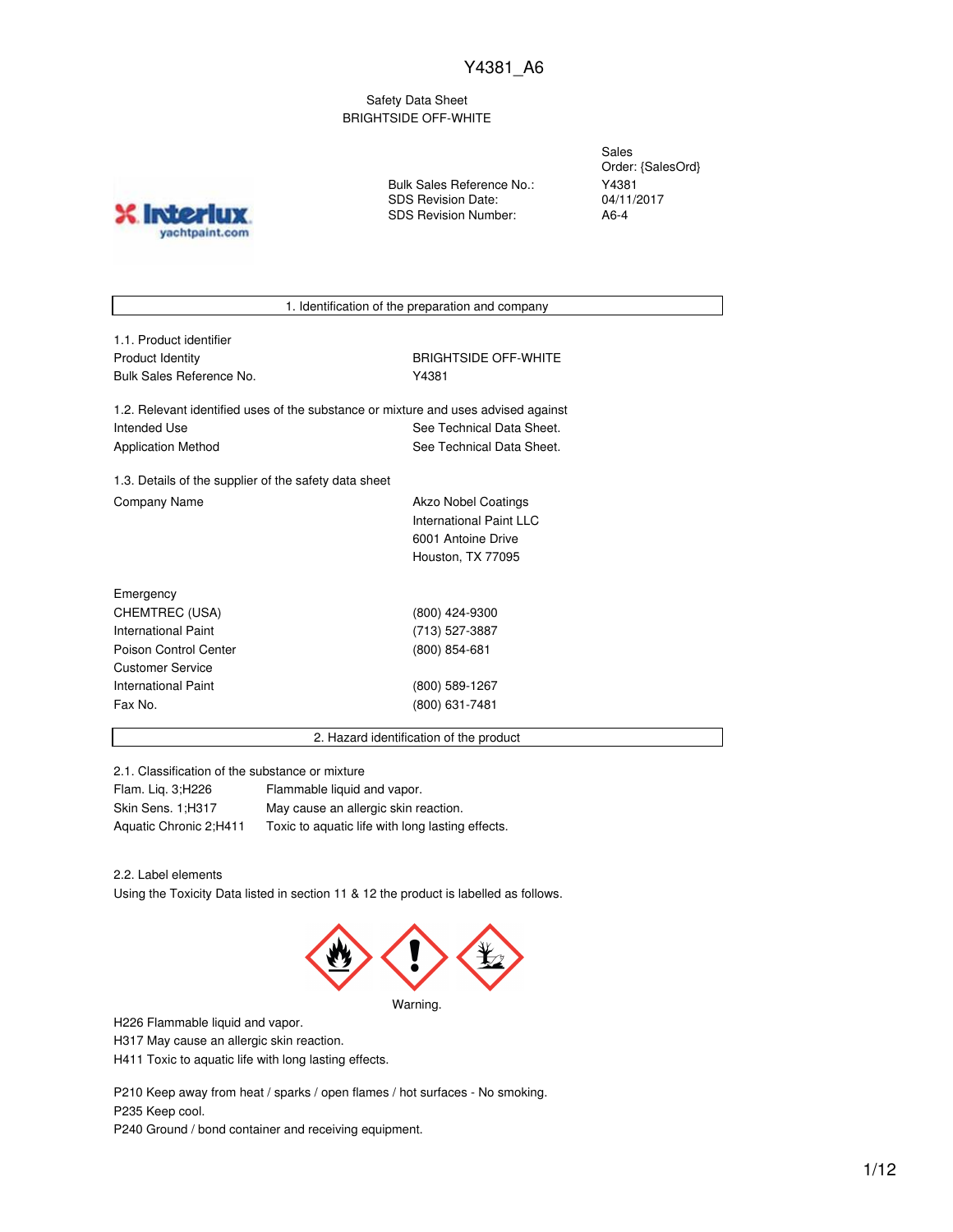P241 Use explosion-proof electrical / ventilating / light / equipment.

P242 Use only non-sparking tools.

P243 Take precautionary measures against static discharge.

P260 Do not breathe mist / vapors / spray.

P261 Avoid breathing dust / fume / gas / mist / vapors / spray.

P262 Do not get in eyes, on skin, or on clothing.

P272 Contaminated work clothing should not be allowed out of the workplace.

P273 Avoid release to the environment.

P280 Wear protective gloves / eye protection / face protection.

P301+310 IF SWALLOWED: Immediately call a POISON CENTER or doctor/physician.

P302+352 IF ON SKIN: Wash with soap and water.

P303+361+353 IF ON SKIN (or hair): Remove/Take off immediately all contaminated clothing. Rinse skin with water/shower.

P331 Do NOT induce vomiting.

P333+313 If skin irritation or a rash occurs: Get medical advice/attention.

P363 Wash contaminated clothing before reuse.

P370 In case of fire: Use water spray, fog, or regular foam..

P391 Collect spillage.

P403+233 Store in a well ventilated place. Keep container tightly closed.

P501 Dispose of contents / container in accordance with local / national regulations.

| <b>HMIS Rating</b><br>Health: 2<br>Flammability: 2 |
|----------------------------------------------------|
|----------------------------------------------------|

3. Composition/information on ingredients

This product contains the following substances that present a hazard within the meaning of the relevant State and Federal Hazardous Substances regulations.

| Ingredient/Chemical<br><b>Designations</b>                                             |              | Weight % GHS Classification                                                                             | <b>Notes</b> |
|----------------------------------------------------------------------------------------|--------------|---------------------------------------------------------------------------------------------------------|--------------|
| Titanium dioxide<br>CAS Number:<br>0013463-67-7                                        | $25 - 50$    |                                                                                                         | [1][2]       |
| Stoddard solvent<br><b>CAS Number:</b><br>0008052-41-3                                 | $10 - 25$    | Asp. Tox. 1; H304                                                                                       | [1][2]       |
| Solvent naphtha (petroleum),<br>medium aliphatic<br><b>CAS Number:</b><br>0064742-88-7 | $10 - 25$    | Asp. Tox. 1; H304                                                                                       | $[1]$        |
| SATURATED HYDROCARBON 1.0 - 10<br>CAS Number:<br><b>TS-KS6505</b>                      |              |                                                                                                         | $[1]$        |
| Kerosene<br>CAS Number:<br>0008008-20-6                                                | $1.0 - 10$   | Asp. Tox. 1; H304                                                                                       | $[1][2]$     |
| Naphtha (petroleum), heavy<br>aromatic<br>CAS Number:<br>0064742-94-5                  | $1.0 - 10$   | Asp. Tox. 1; H304                                                                                       | $[1]$        |
| Silica, amorphous<br><b>CAS Number:</b><br>0007631-86-9                                | $1.0 - 10$   |                                                                                                         | $[1][2]$     |
| Aluminum hydroxide<br>CAS Number:<br>0021645-51-2                                      | $1.0 - 10$   | Eve Irrit. 2:H319<br>STOT SE 3:H335                                                                     | [1]          |
| Petroleum distillates,<br>hydrotreated light<br><b>CAS Number:</b><br>0064742-47-8     | $1.0 - 10$   | Asp. Tox. 1; H304                                                                                       | $[1]$        |
| Naphthalene<br>CAS Number:<br>0000091-20-3                                             | $0.10 - 1.0$ | Carc. 2;H351<br>Acute Tox. 4;H302<br><b>Aquatic Acute</b><br>1;H400<br><b>Aquatic Chronic</b><br>1;H410 | $[1][2]$     |
| Methyl ethyl ketoxime<br>CAS Number:<br>0000096-29-7                                   | $0.10 - 1.0$ | Carc. 2;H351<br>Acute Tox. 4; H312<br>Eye Dam. 1;H318<br>Skin Sens. 1;H317                              | $[1]$        |

[1] Substance classified with a health or environmental hazard.

[2] Substance with a workplace exposure limit.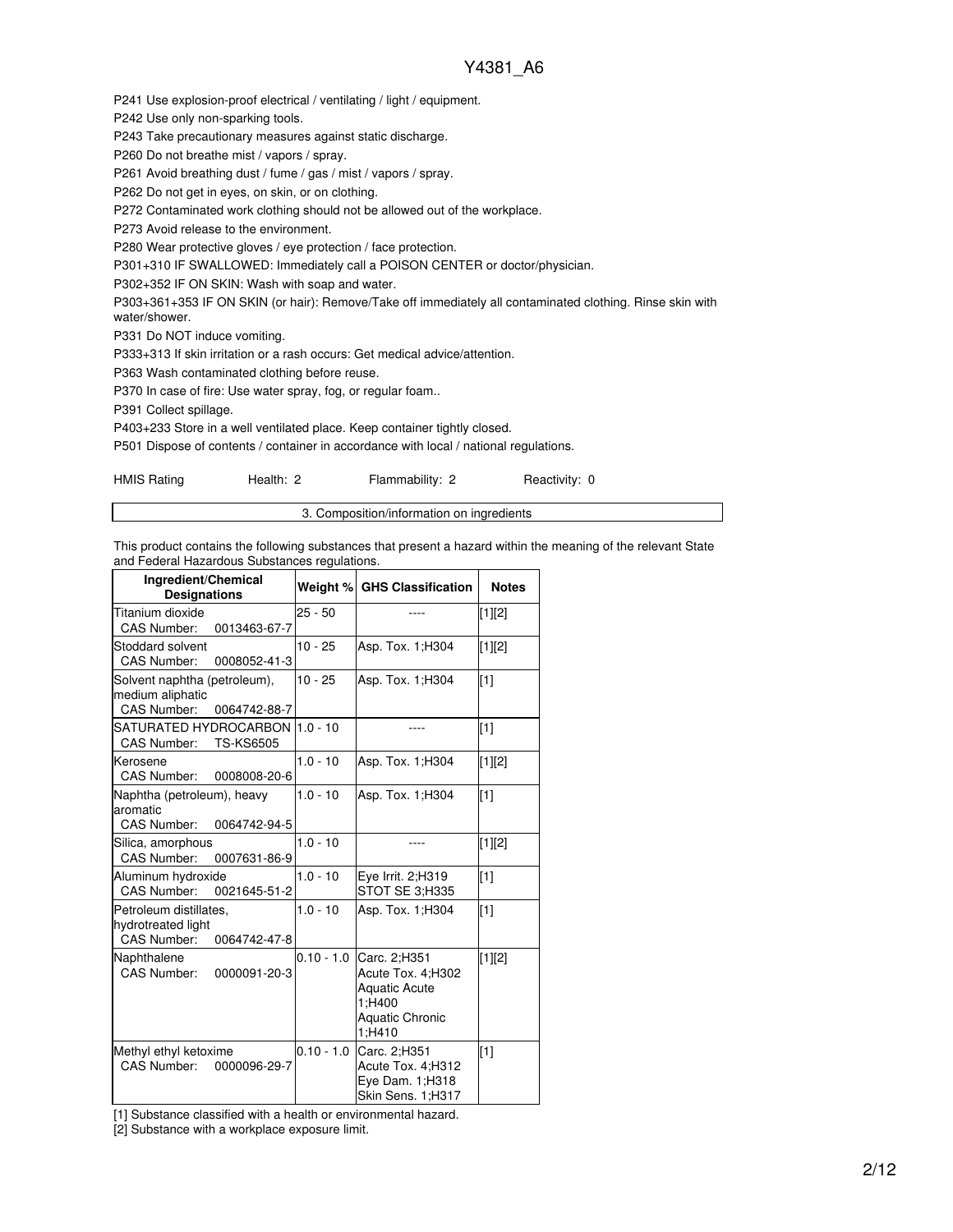#### [3] PBT-substance or vPvB-substance.

\*The full texts of the phrases are shown in Section 16.

#### 4. First aid measures

| 4.1. Description of first aid measures |                                                                                                                                                                                                                                                                                                       |
|----------------------------------------|-------------------------------------------------------------------------------------------------------------------------------------------------------------------------------------------------------------------------------------------------------------------------------------------------------|
| General                                | Remove contaminated clothing and shoes. Get medical attention immediately. Wash<br>clothing before reuse. Thoroughly clean or destroy contaminated shoes.                                                                                                                                             |
| <b>Inhalation</b>                      | If inhaled, remove to fresh air. If not breathing, give artificial respiration. If breathing is<br>difficult, give oxygen. Get medical attention immediately.                                                                                                                                         |
| Eyes                                   | In case of contact, immediately flush eyes with plenty of water for at least 15 minutes.<br>Get medical attention immediately.                                                                                                                                                                        |
| Skin                                   | In case of contact, immediately flush skin with soap and plenty of water. Get medical<br>attention immediately.                                                                                                                                                                                       |
| Ingestion                              | If swallowed, immediately contact Poison Control Center at 1-800-854-6813. DO NOT<br>induce vomiting unless instructed to do so by medical personnel. Never give anything<br>by mouth to an unconscious person.                                                                                       |
|                                        | 4.2. Most important symptoms and effects, both acute and delayed                                                                                                                                                                                                                                      |
| Overview                               | NOTICE: Reports have associated repeated and prolonged occupational<br>overexposure to solvents with permanent brain and nervous system damage.<br>Intentional misuse by deliberately concentrating and inhaling the contents may be<br>harmful or fatal. Avoid contact with eyes, skin and clothing. |
| Inhalation                             | Harmful if inhaled. Causes lung irritation. Causes nose and throat irritation. Vapors<br>may affect the brain or nervous system causing dizziness, headache or nausea.                                                                                                                                |
| Eyes                                   | Causes severe eye irritation. Avoid contact with eyes.                                                                                                                                                                                                                                                |
| Skin                                   | Causes skin irritation. May be harmful if absorbed through the skin.                                                                                                                                                                                                                                  |
| Ingestion                              | Harmful if swallowed. May cause abdominal pain, nausea, vomiting, diarrhea, or<br>drowsiness.                                                                                                                                                                                                         |
| Chronic effects                        | Possible cancer hazard. Contains an ingredient which may cause cancer based on<br>animal data (See Section 2 and Section 15 for each ingredient). Risk of cancer<br>depends on duration and level of exposure.                                                                                        |
|                                        | 5. Fire-fighting measures                                                                                                                                                                                                                                                                             |

#### 5.1. Extinguishing media

CAUTION: This product has a very low flashpoint. Use of water spray when fighting fire may be inefficient. SMALL FIRES: Use dry chemical, CO2, water spray or alcohol-resistant foam. LARGE FIRES: Use water spray, fog, or alcohol-resistant foam. Do not use straight streams. Move containers from fire area if you can do so without risk. Runoff from fire control may cause pollution. Dike fire control water for later disposal. Do not scatter the material.

5.2. Special hazards arising from the substance or mixture

May produce hazardous fumes when heated to decomposition as in welding. Fumes may produce Carbon Dioxide and Carbon Monoxide.

5.3. Advice for fire-fighters

Cool closed containers exposed to fire by spraying them with water. Do not allow run off water and contaminants from fire fighting to enter drains or water courses.

ERG Guide No.

#### 6. Accidental release measures

6.1. Personal precautions, protective equipment and emergency procedures

ELIMINATE ALL IGNITION SOURCES (no smoking, flares, sparks or flames in immediate area). Use only non-sparking equipment to handle spilled material and absorbent. Do not touch or walk through spilled material. Stop leak if you can do so without risk. Prevent entry into waterways, sewers, basements or confined areas. A vapor suppressing foam may be used to reduce vapors. Absorb or cover with dry earth, sand, or other non-combustible material and transfer to containers. Use non-sparking tools to collect absorbed material.

6.2. Environmental precautions

Do not allow spills to enter drains or watercourses.

6.3. Methods and material for containment and cleaning up

CALL CHEMTREC at (800)-424-9300 for emergency response. Isolate spill or leak area immediately for at least 25 to 50 meters (80 to 160 feet) in all directions. Keep unauthorized personnel away. Stay upwind. Keep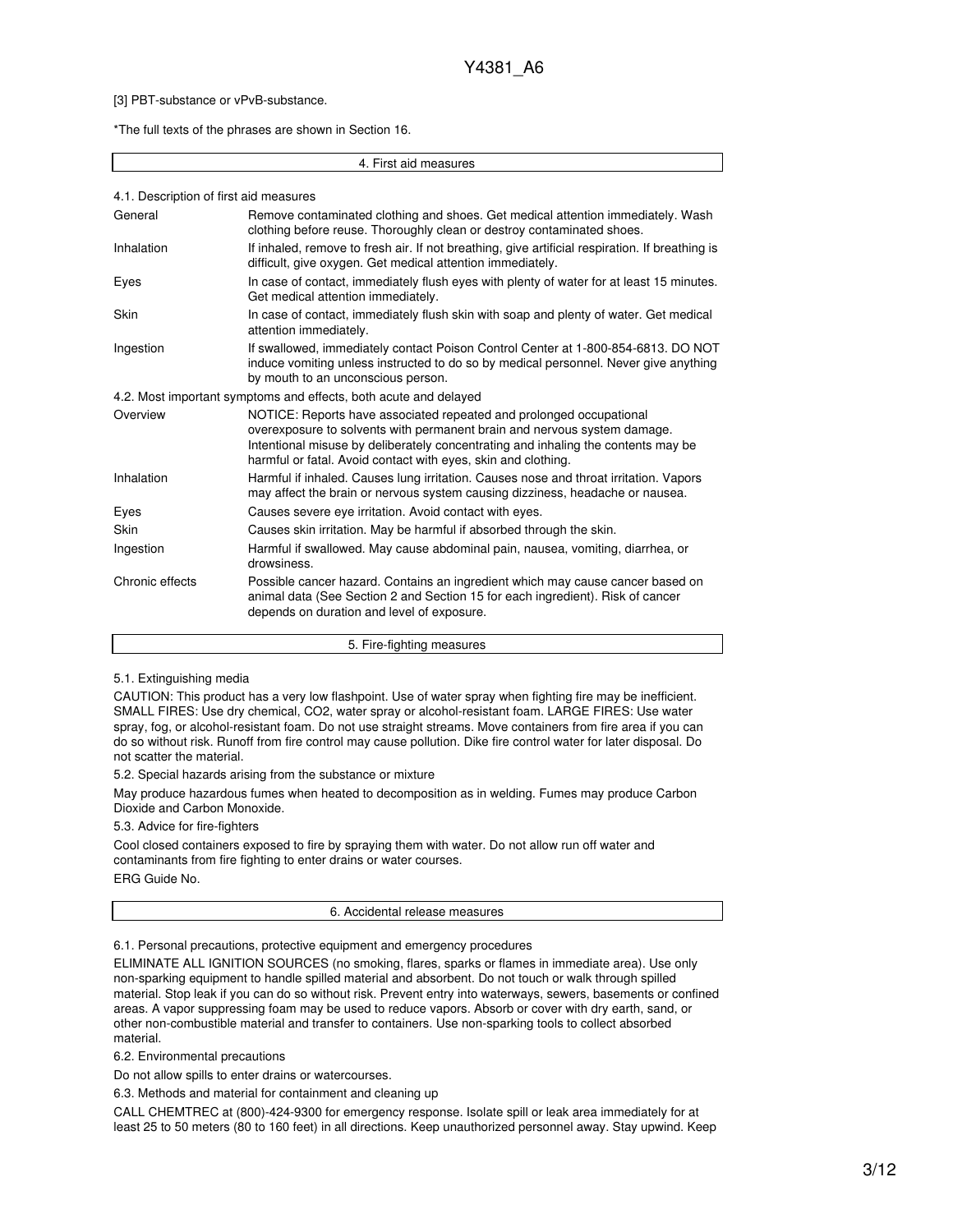out of low areas. Ventilate closed spaces before entering. LARGE SPILLS: Consider initial downwind evacuation for at least 300 meters (1000 feet).

### 7. Handling and storage

7.1. Precautions for safe handling Handling Vapors may cause flash fire or ignite explosively.

In Storage Keep away from heat, sparks and flame.

7.2. Conditions for safe storage, including any incompatibilities

Store between 40-100F (4-38C).

Avoid contact with eyes, skin and clothing.

Strong oxidizing agents.

Do not smoke. Extinguish all flames and pilot lights, and turn off stoves, heaters, electric motors and other sources of ignition during use and until all vapors are gone.

7.3. Specific end use(s)

Close container after each use.

Wash thoroughly after handling.

Prevent build-up of vapors by opening all windows and doors to achieve cross-ventilation.

### 8. Exposure controls and personal protection

### 8.1. Control parameters

|  |  | Evnneure |  |  |
|--|--|----------|--|--|

| <b>CAS No.</b>           | Ingredient                         | <b>Source</b> | Value                                                                                          |
|--------------------------|------------------------------------|---------------|------------------------------------------------------------------------------------------------|
| 0000091-20-3 Naphthalene |                                    | OSHA          | 10 ppm TWA; 50 mg/m3 TWA15 ppm STEL; 75<br>mg/m3 STEL                                          |
|                          |                                    | <b>ACGIH</b>  | 10 ppm TWA15 ppm STEL                                                                          |
|                          |                                    | <b>NIOSH</b>  | 10 ppm TWA; 50 mg/m3 TWA15 ppm STEL; 75<br>mg/m3 STEL250 ppm IDLH                              |
|                          |                                    | Supplier      |                                                                                                |
|                          |                                    | OHSA,<br>CAN  | 10 ppm TWA15 ppm STEL                                                                          |
|                          |                                    | Mexico        | 10 ppm TWA LMPE-PPT; 50 mg/m3 TWA<br>LMPE-PPT15 ppm STEL [LMPE-CT]; 75 mg/m3<br>STEL [LMPE-CT] |
|                          |                                    | <b>Brazil</b> |                                                                                                |
|                          | 0000096-29-7 Methyl ethyl ketoxime | <b>OSHA</b>   |                                                                                                |
|                          |                                    | <b>ACGIH</b>  |                                                                                                |
|                          |                                    | <b>NIOSH</b>  |                                                                                                |
|                          |                                    | Supplier      |                                                                                                |
|                          |                                    | OHSA,<br>CAN  |                                                                                                |
|                          |                                    | Mexico        |                                                                                                |
|                          |                                    | <b>Brazil</b> |                                                                                                |
|                          | 0007631-86-9 Silica, amorphous     | <b>OSHA</b>   |                                                                                                |
|                          |                                    | <b>ACGIH</b>  |                                                                                                |
|                          |                                    | <b>NIOSH</b>  | 6 mg/m3 TWA3000 mg/m3 IDLH                                                                     |
|                          |                                    | Supplier      |                                                                                                |
|                          |                                    | OHSA,<br>CAN  |                                                                                                |
|                          |                                    | Mexico        |                                                                                                |
|                          |                                    | <b>Brazil</b> |                                                                                                |
| 0008008-20-6 Kerosene    |                                    | <b>OSHA</b>   |                                                                                                |
|                          |                                    | <b>ACGIH</b>  |                                                                                                |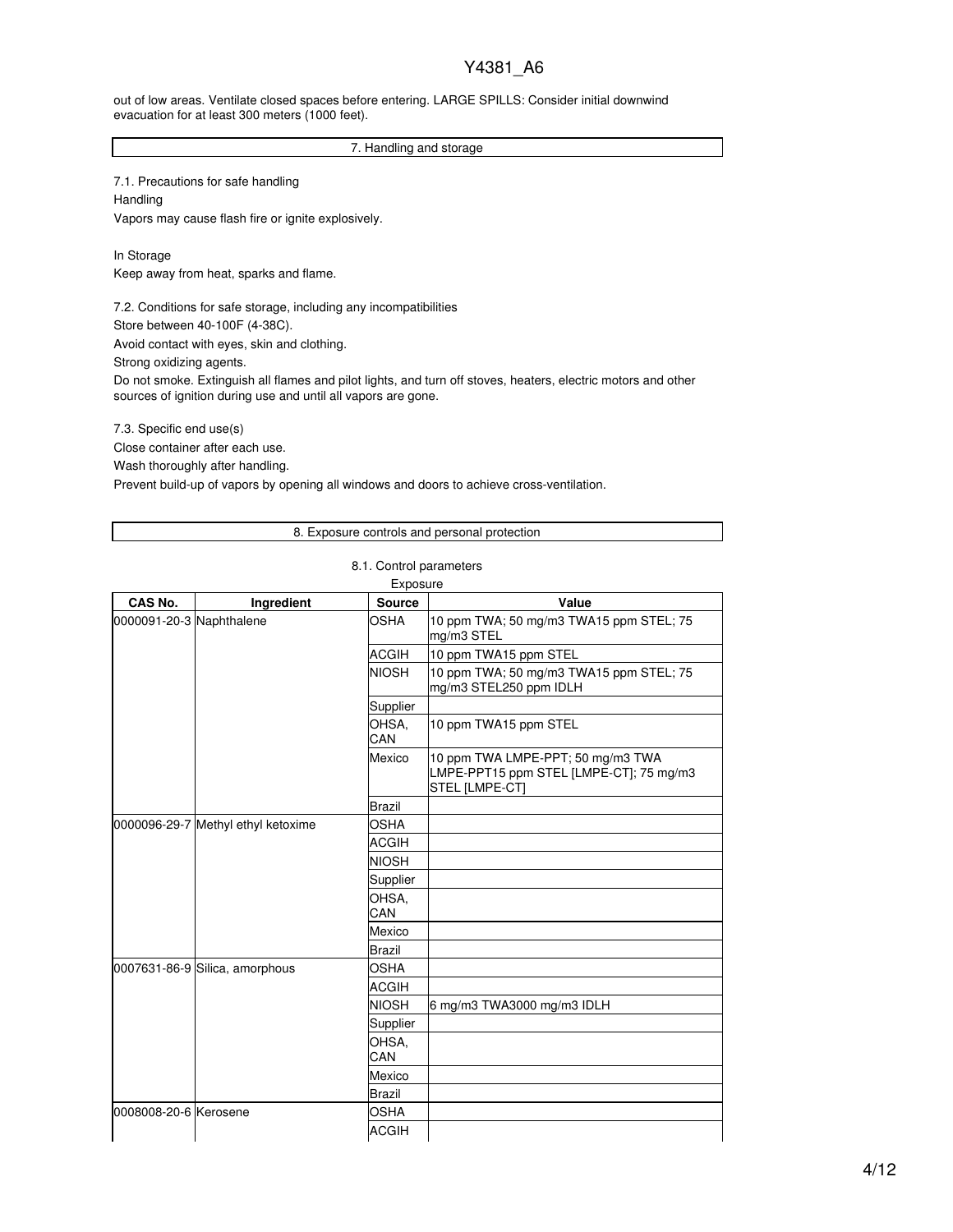|  |                                                               |               | 200 mg/m3 TWA (application restricted to conditions<br>in which there are negligible aerosol expos  |
|--|---------------------------------------------------------------|---------------|-----------------------------------------------------------------------------------------------------|
|  |                                                               | <b>NIOSH</b>  | 100 mg/m3 TWA                                                                                       |
|  |                                                               | Supplier      |                                                                                                     |
|  |                                                               | OHSA.         | 200 mg/m3 TWA (restricted to conditions where                                                       |
|  |                                                               | CAN           | there is negligible aerosol exposure, as total hy                                                   |
|  |                                                               | Mexico        |                                                                                                     |
|  |                                                               | Brazil        |                                                                                                     |
|  | 0008052-41-3 Stoddard solvent                                 | <b>OSHA</b>   | 500 ppm TWA; 2900 mg/m3 TWA                                                                         |
|  |                                                               | ACGIH         | 100 ppm TWA                                                                                         |
|  |                                                               | <b>NIOSH</b>  | 350 mg/m3 TWA1800 mg/m3 Ceiling (15 min)20000<br>mg/m3 IDLH                                         |
|  |                                                               | Supplier      |                                                                                                     |
|  |                                                               | OHSA.<br>CAN  | 525 mg/m3 TWA (140C Flash aliphatic solvent)                                                        |
|  |                                                               | Mexico        | 100 ppm TWA LMPE-PPT; 523 mg/m3 TWA<br>LMPE-PPT200 ppm STEL [LMPE-CT]; 1050 mg/m3<br>STEL [LMPE-CT] |
|  |                                                               | Brazil        |                                                                                                     |
|  | 0013463-67-7 Titanium dioxide                                 | <b>OSHA</b>   | 15 mg/m3 TWA (total dust)                                                                           |
|  |                                                               | <b>ACGIH</b>  | 10 mg/m3 TWA                                                                                        |
|  |                                                               | <b>NIOSH</b>  | 5000 mg/m3 IDLH                                                                                     |
|  |                                                               | Supplier      |                                                                                                     |
|  |                                                               | OHSA,<br>CAN  | 10 mg/m3 TWA                                                                                        |
|  |                                                               | Mexico        | 10 mg/m3 TWA LMPE-PPT (as Ti)20 mg/m3 STEL<br>[LMPE-CT] (as Ti)                                     |
|  |                                                               | Brazil        |                                                                                                     |
|  | 0021645-51-2 Aluminum hydroxide                               | <b>OSHA</b>   |                                                                                                     |
|  |                                                               | <b>ACGIH</b>  |                                                                                                     |
|  |                                                               | <b>NIOSH</b>  |                                                                                                     |
|  |                                                               |               |                                                                                                     |
|  |                                                               | Supplier      |                                                                                                     |
|  |                                                               | OHSA,<br>CAN  |                                                                                                     |
|  |                                                               | Mexico        |                                                                                                     |
|  |                                                               | Brazil        |                                                                                                     |
|  | 0064742-47-8 Petroleum distillates,                           | OSHA          |                                                                                                     |
|  | hydrotreated light                                            | <b>ACGIH</b>  |                                                                                                     |
|  |                                                               |               |                                                                                                     |
|  |                                                               | NIOSH         |                                                                                                     |
|  |                                                               | Supplier      |                                                                                                     |
|  |                                                               | OHSA,<br>CAN  |                                                                                                     |
|  |                                                               | Mexico        |                                                                                                     |
|  |                                                               | <b>Brazil</b> |                                                                                                     |
|  |                                                               | <b>OSHA</b>   |                                                                                                     |
|  | 0064742-88-7 Solvent naphtha (petroleum),<br>medium aliphatic |               |                                                                                                     |
|  |                                                               | <b>ACGIH</b>  |                                                                                                     |
|  |                                                               | <b>NIOSH</b>  |                                                                                                     |
|  |                                                               | Supplier      |                                                                                                     |
|  |                                                               | OHSA,<br>CAN  |                                                                                                     |
|  |                                                               |               |                                                                                                     |
|  |                                                               | Mexico        |                                                                                                     |
|  |                                                               | <b>Brazil</b> |                                                                                                     |
|  | 0064742-94-5 Naphtha (petroleum), heavy<br>aromatic           | <b>OSHA</b>   |                                                                                                     |
|  |                                                               | <b>ACGIH</b>  |                                                                                                     |
|  |                                                               | <b>NIOSH</b>  |                                                                                                     |
|  |                                                               | Supplier      |                                                                                                     |
|  |                                                               | OHSA,         |                                                                                                     |
|  |                                                               | CAN           |                                                                                                     |
|  |                                                               | Mexico        |                                                                                                     |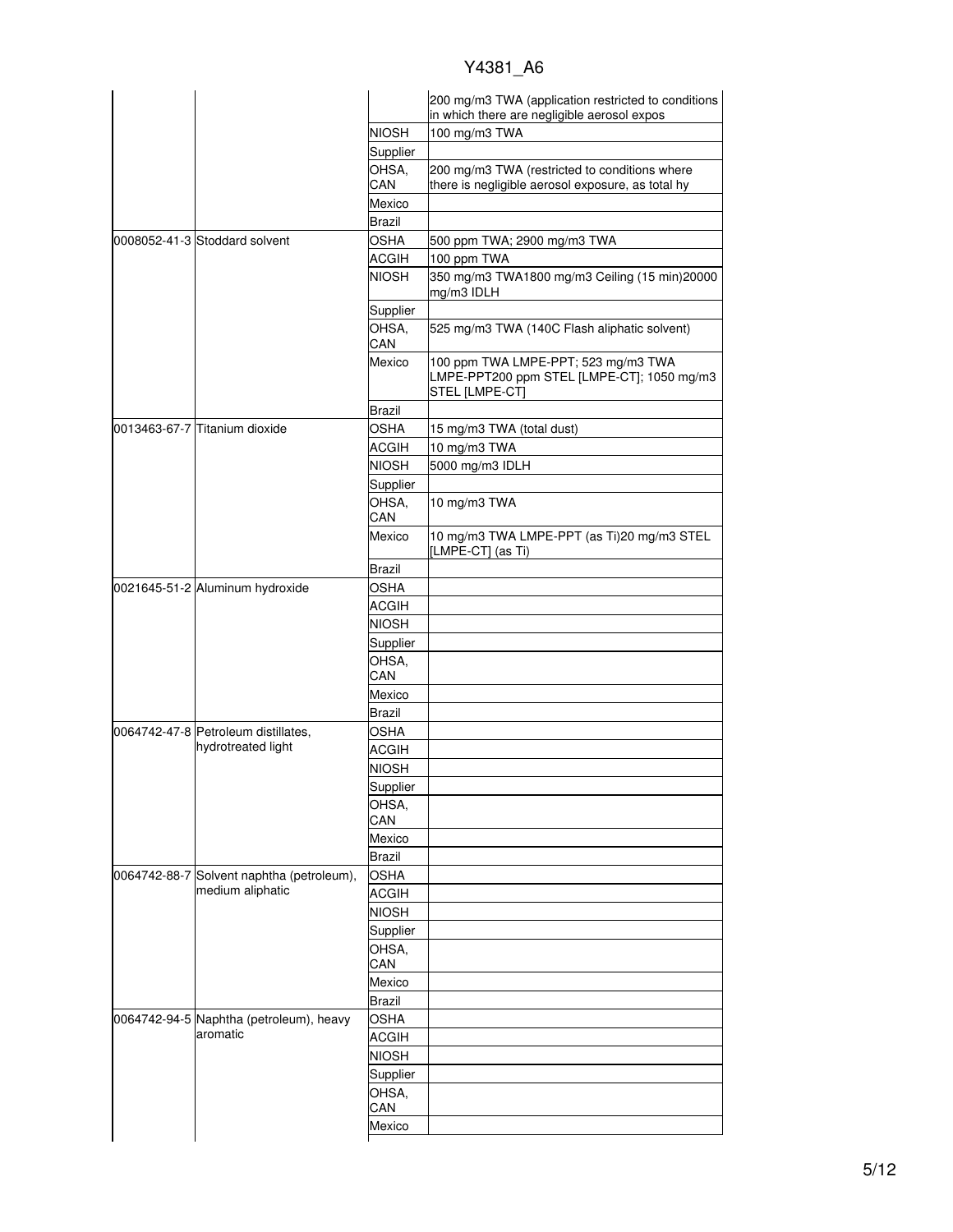|                  |                    | <b>Brazil</b> |  |
|------------------|--------------------|---------------|--|
| <b>TS-KS6505</b> | <b>SATURATED</b>   | <b>OSHA</b>   |  |
|                  | <b>HYDROCARBON</b> | <b>ACGIH</b>  |  |
|                  |                    | <b>NIOSH</b>  |  |
|                  |                    | Supplier      |  |
|                  |                    | OHSA,<br>CAN  |  |
|                  |                    | Mexico        |  |
|                  |                    | <b>Brazil</b> |  |

### Health Data

| CAS No.                  | Ingredient                                                    | <b>Source</b> | Value                                                       |
|--------------------------|---------------------------------------------------------------|---------------|-------------------------------------------------------------|
| 0000091-20-3 Naphthalene |                                                               |               | NIOSH Hemolysis and eye irritation that causes<br>cataracts |
|                          | 0000096-29-7 Methyl ethyl ketoxime                            | <b>NIOSH</b>  |                                                             |
|                          | 0007631-86-9 Silica, amorphous                                | <b>NIOSH</b>  |                                                             |
| 0008008-20-6 Kerosene    |                                                               | <b>NIOSH</b>  | Eye nose                                                    |
|                          | 0008052-41-3 Stoddard solvent                                 | <b>NIOSH</b>  | Eye nose                                                    |
|                          | 0013463-67-7 Titanium dioxide                                 | <b>NIOSH</b>  | Lung tumors in animals                                      |
|                          | 0021645-51-2 Aluminum hydroxide                               | <b>NIOSH</b>  |                                                             |
|                          | 0064742-47-8 Petroleum distillates, hydrotreated light        | <b>NIOSH</b>  |                                                             |
|                          | 0064742-88-7 Solvent naphtha (petroleum), medium<br>aliphatic | <b>NIOSH</b>  |                                                             |
|                          | 0064742-94-5 Naphtha (petroleum), heavy aromatic              | <b>NIOSH</b>  |                                                             |
| <b>TS-KS6505</b>         | <b>ISATURATED HYDROCARBON</b>                                 | <b>NIOSH</b>  |                                                             |

| CAS No.                  | Ingredient                          | <b>Source</b>            | Value                                                                  |
|--------------------------|-------------------------------------|--------------------------|------------------------------------------------------------------------|
| 0000091-20-3 Naphthalene |                                     | OSHA                     | Select Carcinogen: Yes                                                 |
|                          |                                     |                          | Known: No: Suspected: Yes                                              |
|                          |                                     | <b>IARC</b>              | Group 1: No; Group 2a: No; Group 2b: Yes; Group 3: No;<br>Group 4: No; |
|                          | 0000096-29-7 Methyl ethyl ketoxime  | OSHA                     | Select Carcinogen: No                                                  |
|                          |                                     | NTP                      | Known: No; Suspected: No                                               |
|                          |                                     | <b>IARC</b>              | Group 1: No; Group 2a: No; Group 2b: No; Group 3: No;<br>Group 4: No;  |
|                          | 0007631-86-9 Silica, amorphous      | OSHA                     | Select Carcinogen: No                                                  |
|                          |                                     | NTP                      | Known: No; Suspected: No                                               |
|                          |                                     | <b>IARC</b>              | Group 1: No; Group 2a: No; Group 2b: No; Group 3: Yes;<br>Group 4: No; |
| 0008008-20-6 Kerosene    |                                     | OSHA                     | Select Carcinogen: No                                                  |
|                          | NTP                                 | Known: No; Suspected: No |                                                                        |
|                          |                                     | <b>IARC</b>              | Group 1: No: Group 2a: No: Group 2b: No: Group 3: No:<br>Group 4: No;  |
|                          | 0008052-41-3 Stoddard solvent       | OSHA                     | Select Carcinogen: No                                                  |
|                          |                                     | NTP                      | Known: No; Suspected: No                                               |
|                          |                                     | <b>IARC</b>              | Group 1: No; Group 2a: No; Group 2b: No; Group 3: No;<br>Group 4: No;  |
|                          | l0013463-67-7 lTitanium dioxide     | OSHA                     | Select Carcinogen: Yes                                                 |
|                          |                                     | NTP                      | Known: No; Suspected: No                                               |
|                          |                                     | <b>IARC</b>              | Group 1: No: Group 2a: No: Group 2b: Yes: Group 3: No:<br>Group 4: No; |
|                          | 0021645-51-2 Aluminum hydroxide     | OSHA                     | Select Carcinogen: No                                                  |
|                          |                                     | NTP                      | Known: No; Suspected: No                                               |
|                          |                                     | <b>IARC</b>              | Group 1: No; Group 2a: No; Group 2b: No; Group 3: No;<br>Group 4: No;  |
|                          | 0064742-47-8 Petroleum distillates, | OSHA                     | Select Carcinogen: No                                                  |
|                          | hydrotreated light                  | NTP                      | Known: No; Suspected: No                                               |
|                          |                                     | <b>IARC</b>              |                                                                        |

# Carcinogen Data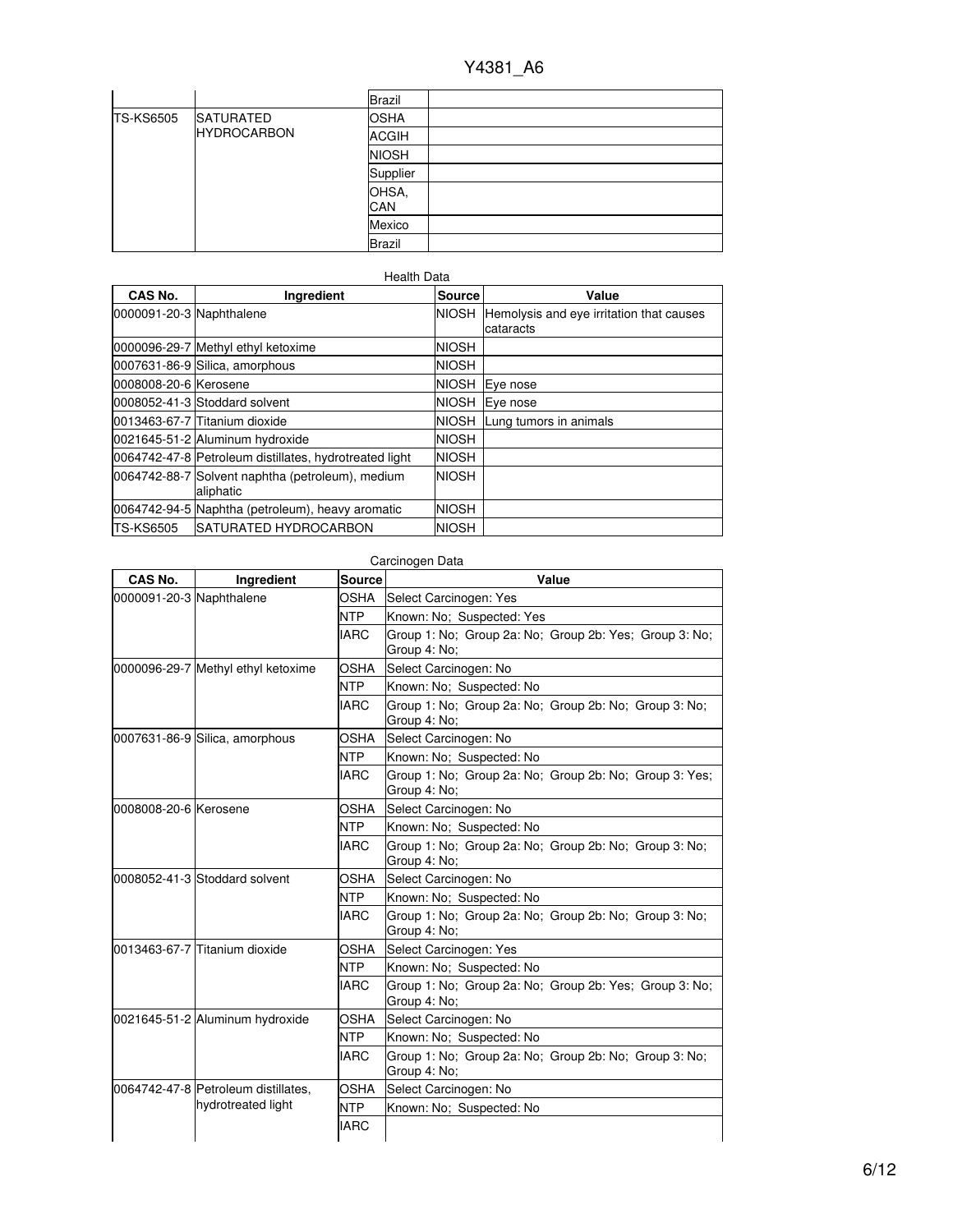|                  |                                                                  |             | Group 1: No; Group 2a: No; Group 2b: No; Group 3: No;<br>Group 4: No: |  |
|------------------|------------------------------------------------------------------|-------------|-----------------------------------------------------------------------|--|
|                  | 0064742-88-7 Solvent naphtha<br>(petroleum), medium<br>aliphatic | OSHA        | Select Carcinogen: No                                                 |  |
|                  |                                                                  | <b>NTP</b>  | Known: No: Suspected: No                                              |  |
|                  |                                                                  | <b>IARC</b> | Group 1: No; Group 2a: No; Group 2b: No; Group 3: No;<br>Group 4: No: |  |
|                  | 0064742-94-5 Naphtha (petroleum),<br>heavy aromatic              | <b>OSHA</b> | Select Carcinogen: No                                                 |  |
|                  |                                                                  | <b>NTP</b>  | Known: No: Suspected: No                                              |  |
|                  |                                                                  | <b>IARC</b> | Group 1: No; Group 2a: No; Group 2b: No; Group 3: No;<br>Group 4: No: |  |
| <b>TS-KS6505</b> | <b>SATURATED</b><br><b>HYDROCARBON</b>                           | OSHA        | Select Carcinogen: No                                                 |  |
|                  |                                                                  | <b>NTP</b>  | Known: No: Suspected: No                                              |  |
|                  |                                                                  | <b>IARC</b> | Group 1: No; Group 2a: No; Group 2b: No; Group 3: No;<br>Group 4: No: |  |

# 8.2. Exposure controls

 $\overline{\phantom{a}}$ 

| Respiratory                 | Select equipment to provide protection from the ingredients listed in Section 3 of this<br>document. Ensure fresh air entry during application and drying. If you experience eye<br>watering, headache or dizziness or if air monitoring demonstrates dust, vapor, or mist<br>levels are above applicable limits, wear an appropriate, properly fitted respirator<br>(NIOSH approved) during and after application. Follow respirator manufacturer's<br>directions for respirator use. FOR USERS OF 3M RESPIRATORY PROTECTION<br>ONLY: For information and assistance on 3M occupational health and safety<br>products, call OH&ESD Technical Service toll free in U.S.A. 1-800-243-4630, in<br>Canada call 1-800-267-4414. Please do not contact these numbers regarding other<br>manufacturer's respiratory protection products. 3M does not endorse the accuracy of<br>the information contained in this Material Safety Data Sheet. |
|-----------------------------|-----------------------------------------------------------------------------------------------------------------------------------------------------------------------------------------------------------------------------------------------------------------------------------------------------------------------------------------------------------------------------------------------------------------------------------------------------------------------------------------------------------------------------------------------------------------------------------------------------------------------------------------------------------------------------------------------------------------------------------------------------------------------------------------------------------------------------------------------------------------------------------------------------------------------------------------|
| Eyes                        | Avoid contact with eyes. Protective equipment should be selected to provide<br>protection from exposure to the chemicals listed in Section 3 of this document.<br>Depending on the site-specific conditions of use, safety glasses, chemical goggles,<br>and/or head and face protection may be required to prevent contact. The equipment<br>must be thoroughly cleaned, or discarded after each use.                                                                                                                                                                                                                                                                                                                                                                                                                                                                                                                                  |
| Skin                        | Protective equipment should be selected to provide protection from exposure to the<br>chemicals listed in Section 3 of this document. Depending on the site-specific<br>conditions of use, protective gloves, apron, boots, head and face protection may be<br>required to prevent contact. The equipment must be thoroughly cleaned, or discarded<br>after each use.                                                                                                                                                                                                                                                                                                                                                                                                                                                                                                                                                                   |
| <b>Engineering Controls</b> | Depending on the site-specific conditions of use, provide adequate ventilation.                                                                                                                                                                                                                                                                                                                                                                                                                                                                                                                                                                                                                                                                                                                                                                                                                                                         |
| <b>Other Work Practices</b> | Emergency eye wash fountains and safety showers should be available in the<br>immediate vicinity of any potential exposure. Use good personal hygiene practices.<br>Wash hands before eating, drinking, using toilet facilities, etc. Promptly remove soiled<br>clothing and wash clothing thoroughly before reuse. Shower after work using plenty of<br>soap and water.                                                                                                                                                                                                                                                                                                                                                                                                                                                                                                                                                                |

| 9. Physical and chemical properties                        |                                             |  |  |
|------------------------------------------------------------|---------------------------------------------|--|--|
|                                                            |                                             |  |  |
| Appearance                                                 | Coloured Liquid                             |  |  |
| Odour threshold                                            | Not Measured                                |  |  |
| рH                                                         | No Established Limit                        |  |  |
| Melting point / freezing point                             | Not Measured                                |  |  |
| Initial boiling point and boiling range                    | 130 (°C) 266 (°F)                           |  |  |
| Flash Point                                                | 38 (°C) 100 (°F)                            |  |  |
| Evaporation rate (Ether = 1)                               | Not Measured                                |  |  |
| Flammability (solid, gas)                                  | Not Applicable                              |  |  |
| Upper/lower flammability or explosive<br>limits            | Lower Explosive Limit: .5                   |  |  |
|                                                            | Upper Explosive Limit: No Established Limit |  |  |
| vapor pressure (Pa)                                        | Not Measured                                |  |  |
| Vapor Density                                              | Heavier than air                            |  |  |
| <b>Specific Gravity</b>                                    | 1.19                                        |  |  |
| Solubility in Water                                        | Not Measured                                |  |  |
| Not Measured<br>Partition coefficient n-octanol/water (Log |                                             |  |  |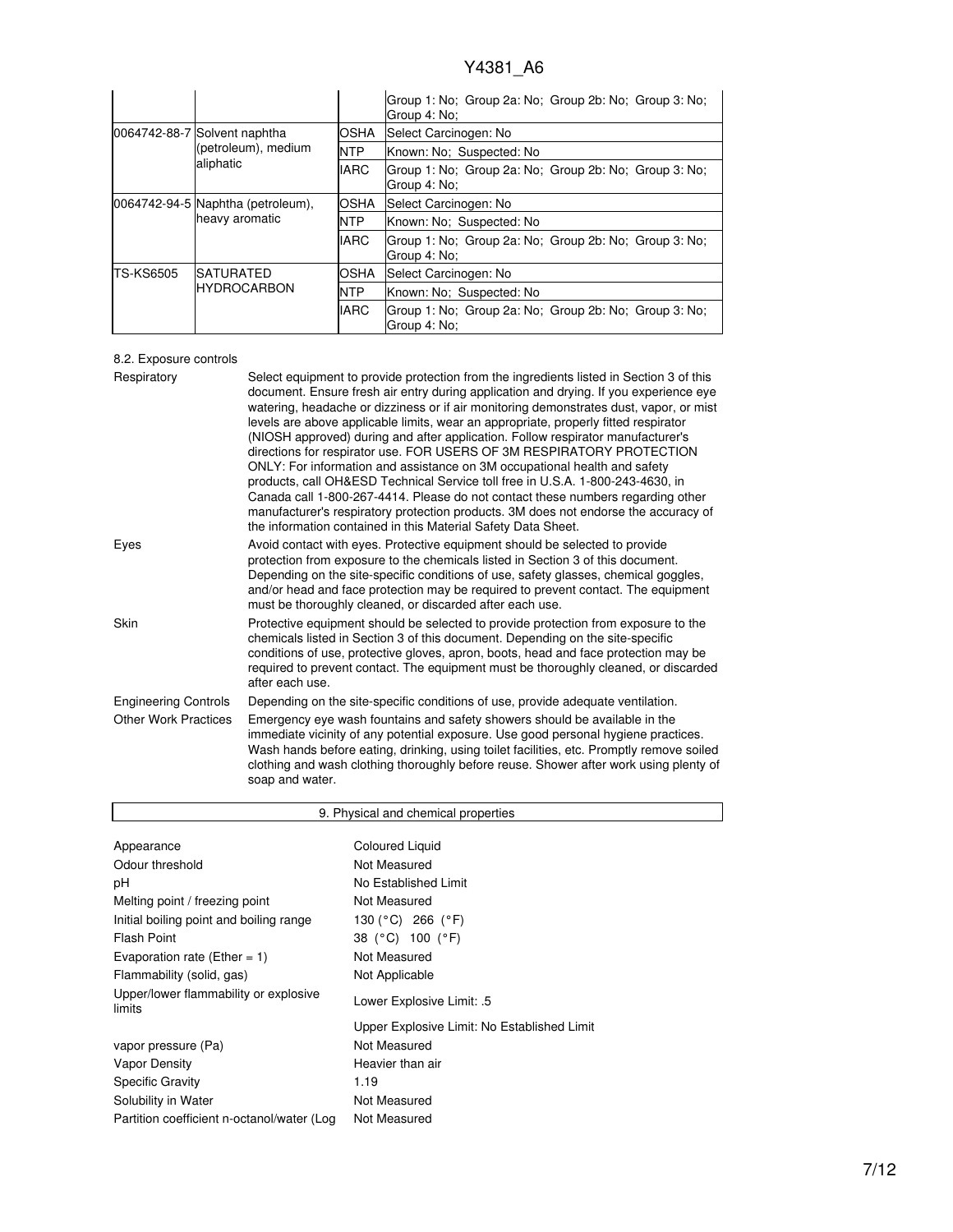Kow) Auto-ignition temperature Not Measured Decomposition temperature Not Measured

Viscosity (cSt) No Established Limit Not Measured VOC % Separation is refer to the Technical Data Sheet or label where information is available.

10. Stability and reactivity

10.1. Reactivity No data available 10.2. Chemical stability This product is stable and hazardous polymerization will not occur. Not sensitive to mechanical impact. Excessive heat and fumes generation can occur if improperly handled. 10.3. Possibility of hazardous reactions No data available 10.4. Conditions to avoid No data available 10.5. Incompatible materials Strong oxidizing agents. 10.6. Hazardous decomposition products May produce hazardous fumes when heated to decomposition as in welding. Fumes may produce Carbon Dioxide and Carbon Monoxide.

11. Toxicological information

Acute toxicity

NOTICE: Reports have associated repeated and prolonged occupational overexposure to solvents with permanent brain and nervous system damage. Intentional misuse by deliberately concentrating and inhaling the contents may be harmful or fatal.

| Ingredient                                                        | Oral LD50,<br>mg/kg              | Skin LD50,<br>mg/kg                    | <b>Inhalation</b><br>Vapor LD50,<br>mg/L/4hr | Inhalation<br>Dust/Mist LD50,<br>mg/L/4hr |
|-------------------------------------------------------------------|----------------------------------|----------------------------------------|----------------------------------------------|-------------------------------------------|
| Titanium dioxide - (13463-67-7)                                   | 10,000.00, Rat<br>- Category: NA | 10,000.00,<br>Rabbit -<br>Category: NA | No data<br>available                         | 6.82, Rat -<br>Category: NA               |
| Stoddard solvent - (8052-41-3)                                    | No data<br>available             | No data<br>available                   | No data<br>available                         | No data available                         |
| Solvent naphtha (petroleum), medium<br>aliphatic - (64742-88-7)   | 6,000.00, Rat -<br>Category: NA  | 3.000.00.<br>Rabbit -<br>Category: 5   | No data<br>available                         | No data available                         |
| SATURATED HYDROCARBON -<br>(TS-KS6505)                            | No data<br>available             | No data<br>available                   | No data<br>available                         | No data available                         |
| Kerosene - (8008-20-6)                                            | 2,835.00, Rat -<br>Category: 5   | 2,000.00,<br>Rabbit -<br>Category: 4   | No data<br>available                         | No data available                         |
| Naphtha (petroleum), heavy aromatic -<br>$(64742 - 94 - 5)$       | 5,000.00, Rat -<br>Category: 5   | 2.000.00.<br>Rabbit -<br>Category: 4   | No data<br>available                         | No data available                         |
| Silica, amorphous - (7631-86-9)                                   | 5,110.00, Rat -<br>Category: NA  | 5.000.00.<br>Rabbit -<br>Category: 5   | No data<br>available                         | No data available                         |
| Aluminum hydroxide - (21645-51-2)                                 | 5,000.00, Rat -<br>Category: 5   | No data<br>available                   | No data<br>available                         | No data available                         |
| Petroleum distillates, hydrotreated light -<br>$(64742 - 47 - 8)$ | 5.000.00. Rat -<br>Category: 5   | 2.000.00.<br>Rabbit -<br>Category: 4   | No data<br>available                         | No data available                         |
| Naphthalene - (91-20-3)                                           | 490.00, Rat -<br>Category: 4     | 20.000.00.<br>Rabbit -                 | No data<br>available                         | No data available                         |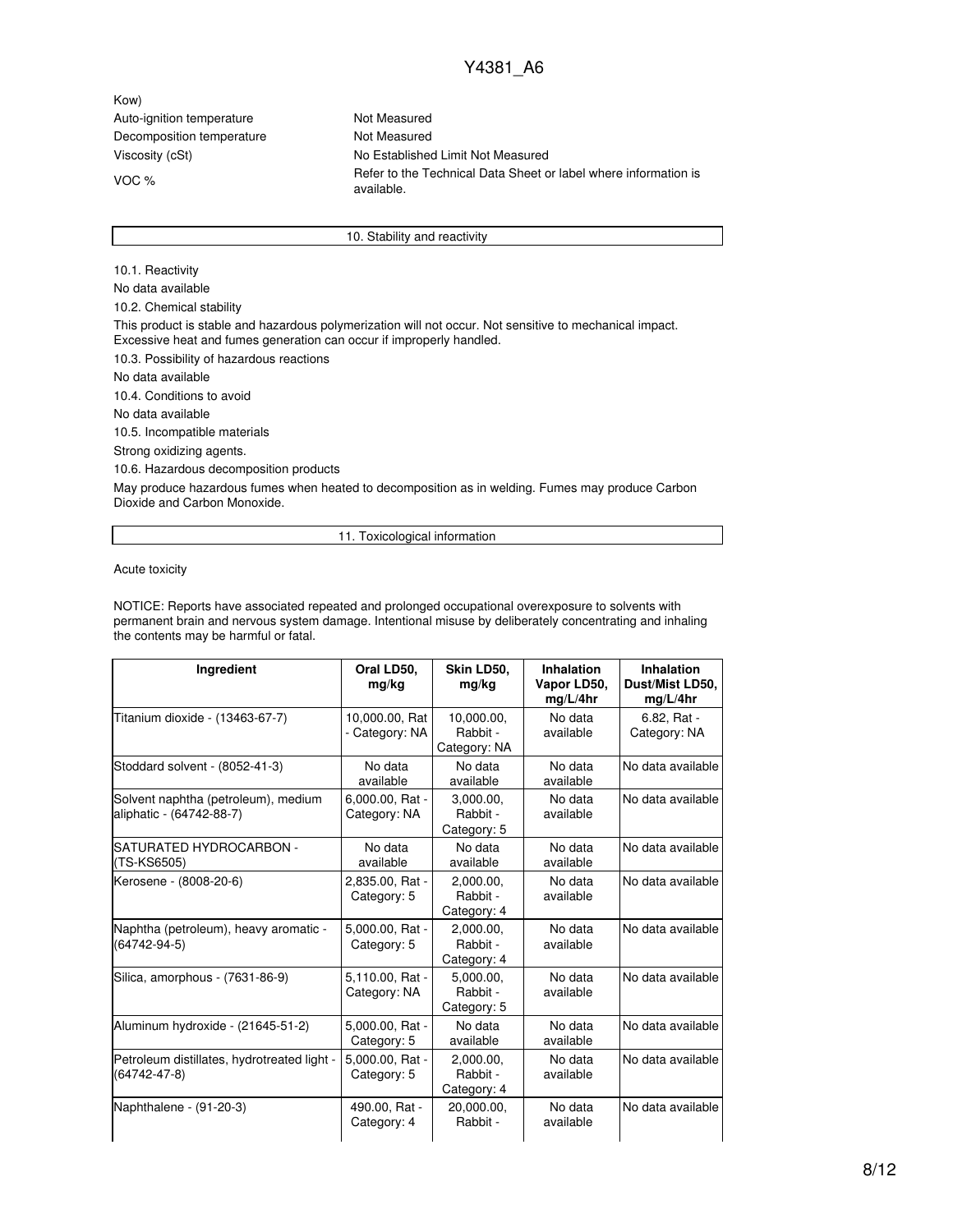|                                   |                              | Category: NA                         |                             |                   |
|-----------------------------------|------------------------------|--------------------------------------|-----------------------------|-------------------|
| Methyl ethyl ketoxime - (96-29-7) | 930.00, Rat -<br>Category: 4 | 2,000.00,<br>Rabbit -<br>Category: 4 | 20.00. Rat -<br>Category: 4 | No data available |

| Item                                                                        | Category              | Hazard                               |
|-----------------------------------------------------------------------------|-----------------------|--------------------------------------|
| Acute Toxicity (mouth)                                                      | Not Classified        | Not Applicable                       |
| Acute Toxicity (skin)                                                       | Not Classified        | Not Applicable                       |
| Acute Toxicity (inhalation)                                                 | Not Classified        | Not Applicable                       |
| Skin corrosion/irritation                                                   | Not Classified        | Not Applicable                       |
| Eye damage/irritation                                                       | Not Classified        | Not Applicable                       |
| Sensitization (respiratory)                                                 | Not Classified        | Not Applicable                       |
| Sensitization (skin)                                                        |                       | May cause an allergic skin reaction. |
| Germ toxicity                                                               | Not Classified        | Not Applicable                       |
| Carcinogenicity                                                             | Not Classified        | Not Applicable                       |
| Reproductive Toxicity                                                       | Not Classified        | Not Applicable                       |
| Specific target organ systemic toxicity Not Classified<br>(single exposure) |                       | Not Applicable                       |
| Specific target organ systemic<br>Toxicity (repeated exposure)              | <b>Not Classified</b> | Not Applicable                       |
| <b>Aspiration hazard</b>                                                    | <b>Not Classified</b> | Not Applicable                       |

# 12.1. Toxicity

12. Ecological information

No additional information provided for this product. See Section 3 for chemical specific data.

# Aquatic Ecotoxicity

| Ingredient                                                           | 96 hr LC50 fish,<br>mq/l           | 48 hr EC50 crustacea,<br>mq/l          | ErC50 algae,<br>mq/l                             |
|----------------------------------------------------------------------|------------------------------------|----------------------------------------|--------------------------------------------------|
| Titanium dioxide -<br>$(13463 - 67 - 7)$                             | 1,000.00, Fundulus<br>heteroclitus | 5.50, Daphnia magna                    | 5.83 (72 hr), Pseudokirchneriella<br>subcapitata |
| Stoddard solvent -<br>$(8052 - 41 - 3)$                              | Not Available                      | Not Available                          | Not Available                                    |
| Solvent naphtha<br>(petroleum), medium<br>aliphatic - (64742-88-7)   | 800.00, Pimephales<br>promelas     | 100.00, Daphnia magna                  | 450.00 (96 hr), Selenastrum<br>capricornutum     |
| <b>SATURATED</b><br><b>HYDROCARBON -</b><br>(TS-KS6505)              | Not Available                      | Not Available                          | $0.00$ (hr),                                     |
| Kerosene - (8008-20-6)                                               | Not Available                      | Not Available                          | Not Available                                    |
| Naphtha (petroleum),<br>heavy aromatic -<br>(64742-94-5)             | 45.00, Pimephales<br>promelas      | 12.00, Daphnia magna                   | 2.50 (72 hr), Skeletonema<br>costatum            |
| Silica, amorphous -<br>$(7631 - 86 - 9)$                             | 10,000.00, Danio<br>rerio          | 10,000.00, Daphnia<br>magna            | 10,000.00 (72 hr), Scenedesmus<br>subspicatus    |
| Aluminum hydroxide -<br>$(21645 - 51 - 2)$                           | Not Available                      | Not Available                          | Not Available                                    |
| Petroleum distillates,<br>hydrotreated light -<br>$(64742 - 47 - 8)$ | 2.20, Lepomis<br>macrochirus       | 4,720.00, Dendronereides<br>heteropoda | Not Available                                    |
| Naphthalene - (91-20-3)                                              | 0.99, Oncorhynchus<br>gorbuscha    | 1.60, Daphnia magna                    | 68.21 (96 hr), Scenedesmus<br>subspicatus        |
| Methyl ethyl ketoxime -<br>$(96-29-7)$                               | 320.00, Leuciscus<br>idus          | 500.00, Daphnia magna                  | 83.00 (72 hr), Scenedesmus<br>subspicatus        |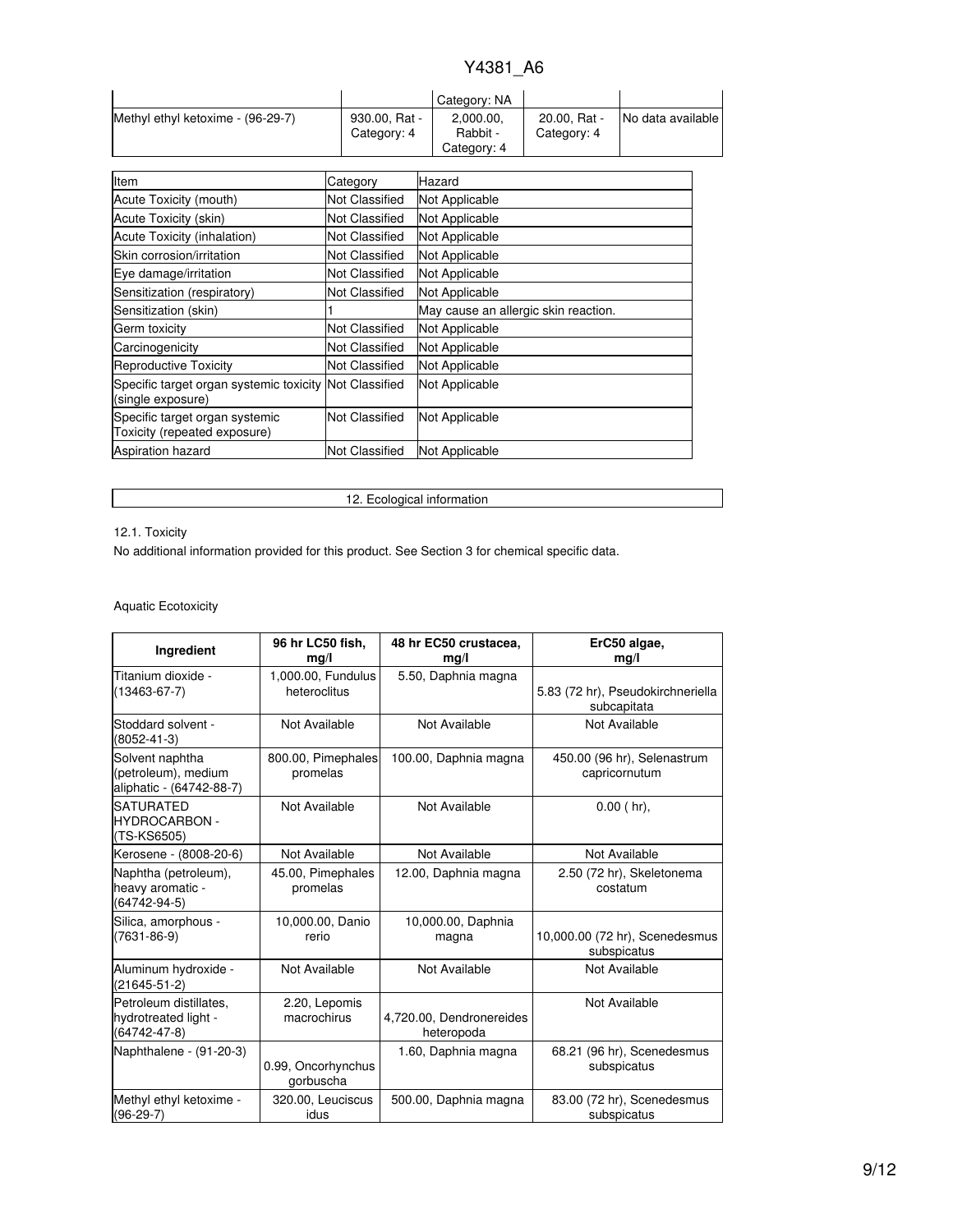12.2. Persistence and degradability No data available 12.3. Bioaccumulative potential Not Measured 12.4. Mobility in soil No data available 12.5. Results of PBT and vPvB assessment This product contains no PBT/vPvB chemicals. 12.6. Other adverse effects No data available

### 13. Disposal considerations

13.1. Waste treatment methods Do not allow spills to enter drains or watercourses. Dispose of in accordance with local, state and federal regulations. (Also reference RCRA information in Section 15 if listed).

| 14. Transport information                                                                                                                                                                                                                                                                                       |                            |                                            |                                 |  |  |
|-----------------------------------------------------------------------------------------------------------------------------------------------------------------------------------------------------------------------------------------------------------------------------------------------------------------|----------------------------|--------------------------------------------|---------------------------------|--|--|
|                                                                                                                                                                                                                                                                                                                 |                            |                                            |                                 |  |  |
| 14.1. UN number                                                                                                                                                                                                                                                                                                 | <b>UN 1263</b>             |                                            |                                 |  |  |
| 14.2. UN proper shipping name                                                                                                                                                                                                                                                                                   | <b>PAINT</b>               |                                            |                                 |  |  |
| 14.3. Transport hazard class(es)                                                                                                                                                                                                                                                                                |                            |                                            |                                 |  |  |
| DOT (Domestic Surface Transportation)                                                                                                                                                                                                                                                                           |                            | IMO / IMDG (Ocean Transportation)          |                                 |  |  |
| DOT Proper Shipping PAINT<br>Name                                                                                                                                                                                                                                                                               |                            | <b>IMDG Proper</b><br><b>Shipping Name</b> | <b>PAINT</b>                    |  |  |
| <b>DOT Hazard Class</b>                                                                                                                                                                                                                                                                                         | 3 - Flammable              | <b>IMDG Hazard Class</b><br>Sub Class      | 3 - Flammable<br>Not applicable |  |  |
| UN / NA Number                                                                                                                                                                                                                                                                                                  | <b>UN 1263</b>             |                                            |                                 |  |  |
| <b>DOT Packing Group</b>                                                                                                                                                                                                                                                                                        | Ш                          | <b>IMDG Packing Group</b>                  | Ш                               |  |  |
| CERCLA/DOT RQ                                                                                                                                                                                                                                                                                                   | 2176 gal. / 21488 lbs.     | System Reference<br>Code                   | 181                             |  |  |
| Ш<br>14.4. Packing group<br>14.5. Environmental hazards<br><b>IMDG</b><br>Marine Pollutant: No (Titanium dioxide)<br>14.6. Special precautions for user                                                                                                                                                         |                            |                                            |                                 |  |  |
| Not Applicable                                                                                                                                                                                                                                                                                                  |                            |                                            |                                 |  |  |
| 14.7. Transport in bulk according to Annex II of MARPOL73/78 and the IBC Code<br>Not Applicable                                                                                                                                                                                                                 |                            |                                            |                                 |  |  |
|                                                                                                                                                                                                                                                                                                                 | 15. Regulatory information |                                            |                                 |  |  |
| <b>Regulatory Overview</b><br>The regulatory data in Section 15 is not intended to be all-inclusive, only selected<br>regulations are represented. All ingredients of this product are listed on the TSCA<br>(Toxic Substance Control Act) Inventory or are not required to be listed on the TSCA<br>Inventory. |                            |                                            |                                 |  |  |
| <b>WHMIS Classification</b><br><b>B3 D2B</b>                                                                                                                                                                                                                                                                    |                            |                                            |                                 |  |  |
| DOT Marine Pollutants (10%):<br>(No Product Ingredients Listed)                                                                                                                                                                                                                                                 |                            |                                            |                                 |  |  |
| DOT Severe Marine Pollutants (1%):<br>(No Product Ingredients Listed)                                                                                                                                                                                                                                           |                            |                                            |                                 |  |  |
| EPCRA 311/312 Chemicals and RQs $(>1\%)$ :                                                                                                                                                                                                                                                                      |                            |                                            |                                 |  |  |
| Benzene, ethyl-<br>$(1000$ lb final RQ; 454 kg final RQ)                                                                                                                                                                                                                                                        |                            |                                            |                                 |  |  |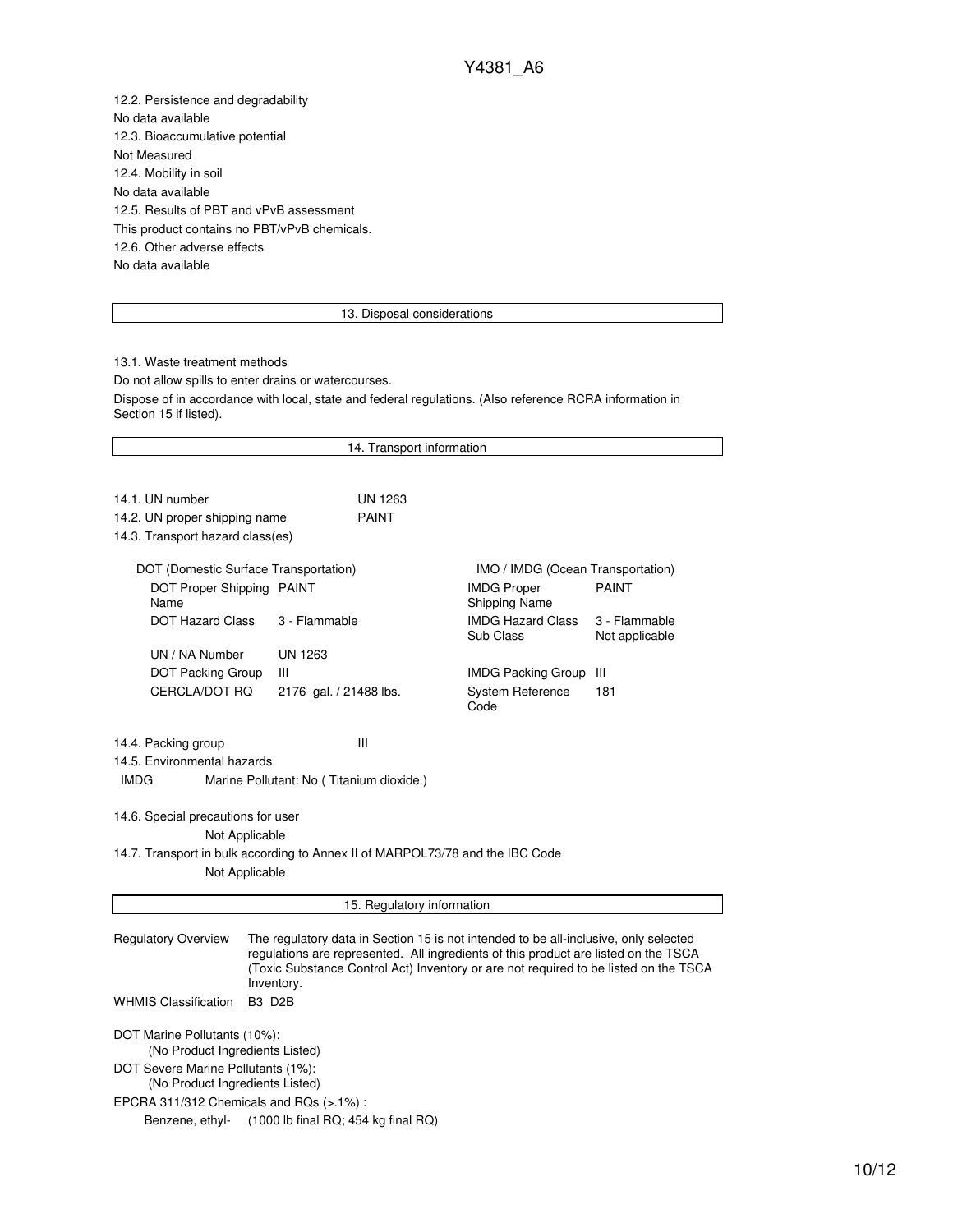Naphthalene (100 lb final RQ; 45.4 kg final RQ) Xylenes (o-, m-, p- isomers) (100 lb final RQ; 45.4 kg final RQ) EPCRA 302 Extremely Hazardous (>.1%) : (No Product Ingredients Listed) EPCRA 313 Toxic Chemicals (>.1%) : Benzene, ethyl-Naphthalene Xylenes (o-, m-, p- isomers) Mass RTK Substances (>1%) : Kerosene Silica, amorphous Stoddard solvent Titanium dioxide Penn RTK Substances (>1%) : Kerosene Silica, amorphous Stoddard solvent Titanium dioxide Penn Special Hazardous Substances (>.01%) : (No Product Ingredients Listed) RCRA Status: (No Product Ingredients Listed) N.J. RTK Substances (>1%) : Kerosene Silica, amorphous Solvent naphtha (petroleum), medium aliphatic Stoddard solvent Titanium dioxide N.J. Special Hazardous Substances (>.01%) : Carbon black Benzene, ethyl-Naphthalene Propylene glycol monomethyl ether Solvent naphtha (petroleum), medium aliphatic Xylenes (o-, m-, p- isomers) N.J. Env. Hazardous Substances (>.1%) : Benzene, ethyl-Kerosene Naphthalene Xylenes (o-, m-, p- isomers) Proposition 65 - Carcinogens (>0%): Carbon black Benzene, ethyl-Naphthalene Titanium dioxide Proposition 65 - Female Repro Toxins (>0%): (No Product Ingredients Listed) Proposition 65 - Male Repro Toxins (>0%): (No Product Ingredients Listed) Proposition 65 - Developmental Toxins (>0%): (No Product Ingredients Listed)

16. Other information

The information and recommendations contained herein are based upon data believed to be correct. However, no guarantee or warranty of any kind, expressed or implied, is made with respect to the information contained herein. We accept no responsibility and disclaim all liability for any harmful effects which may be caused by exposure to our products. Customers/users of this product must comply with all applicable health